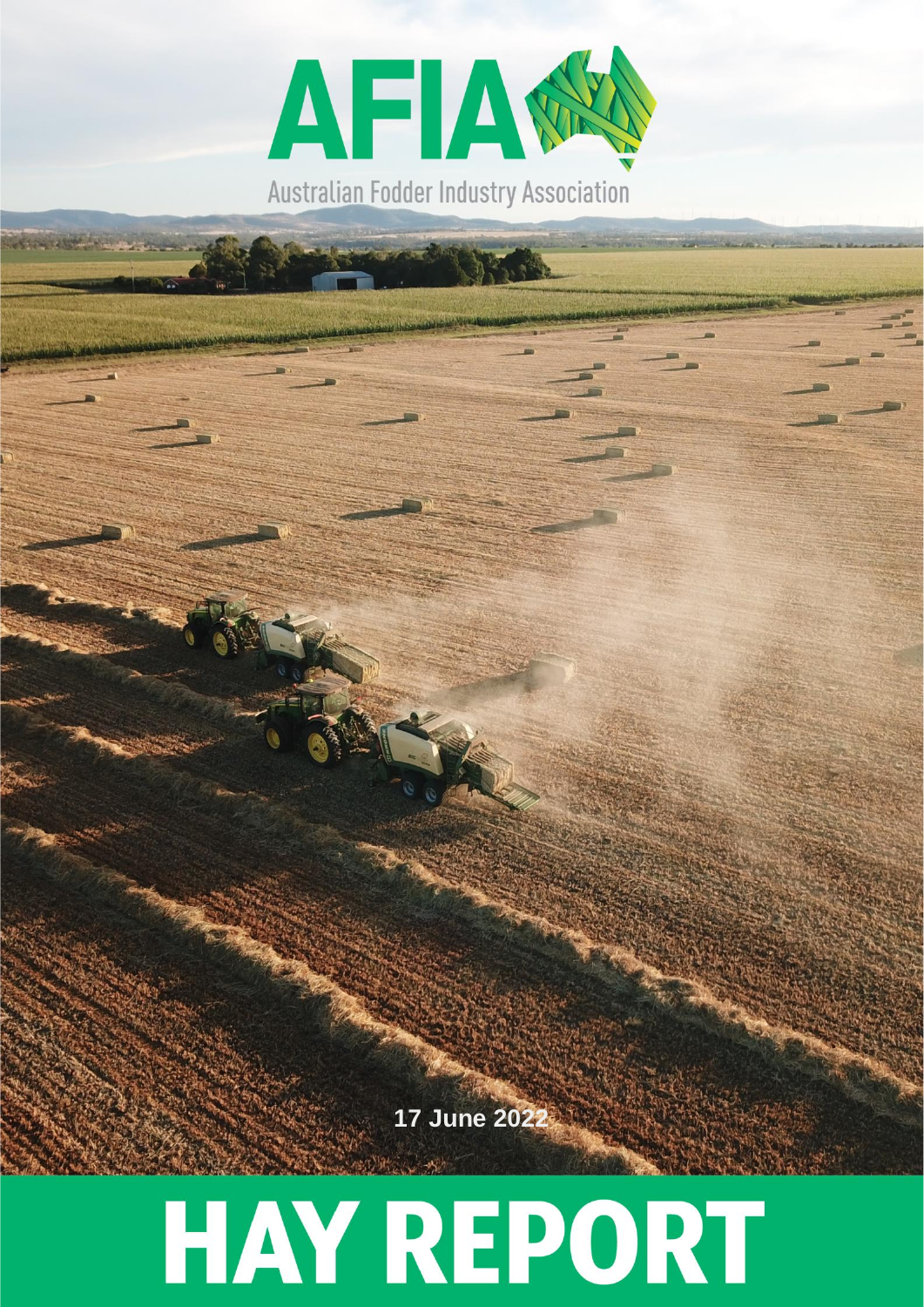# **TABLE OF CONTENTS**

| NATIONAL SUMMARY            |    |
|-----------------------------|----|
| Driving Prices Up           | 3  |
| <b>Driving Prices Down</b>  | 3  |
| Local News                  | 3  |
| <b>Regional Commentary</b>  |    |
| Atherton Tablelands         | 4  |
| Darling Downs               | 4  |
| North Coast NSW             | 5  |
| <b>Central West NSW</b>     | 5  |
| Bega Valley                 | 6  |
| Goulburn/Murray Valley      | 7  |
| Gippsland                   | 8  |
| Southwest Victoria          | 8  |
| Southeast South Australia   | 9  |
| Central South Australia     | 10 |
| Southwest Western Australia | 10 |
| Northwest Tasmania          | 11 |
|                             |    |



The Hay Report is produced for Dairy Australia by the Australian Fodder Industry Association (AFIA) – the national independent voice for the Australian fodder industry which connects the entire supply chain from seed to feed. For further information[: www.afia.org.au](https://www.afia.org.au/)

Disclaimer: The opinions expressed within are those of the authors and do not necessarily<br>reflect Australian Fodder Industry Association Ltd opinion or policy. To the extent permitted by<br>law, Australian Fodder Industry Ass responsibility to confirm accuracy, reliability, suitability, currency and completeness for private use.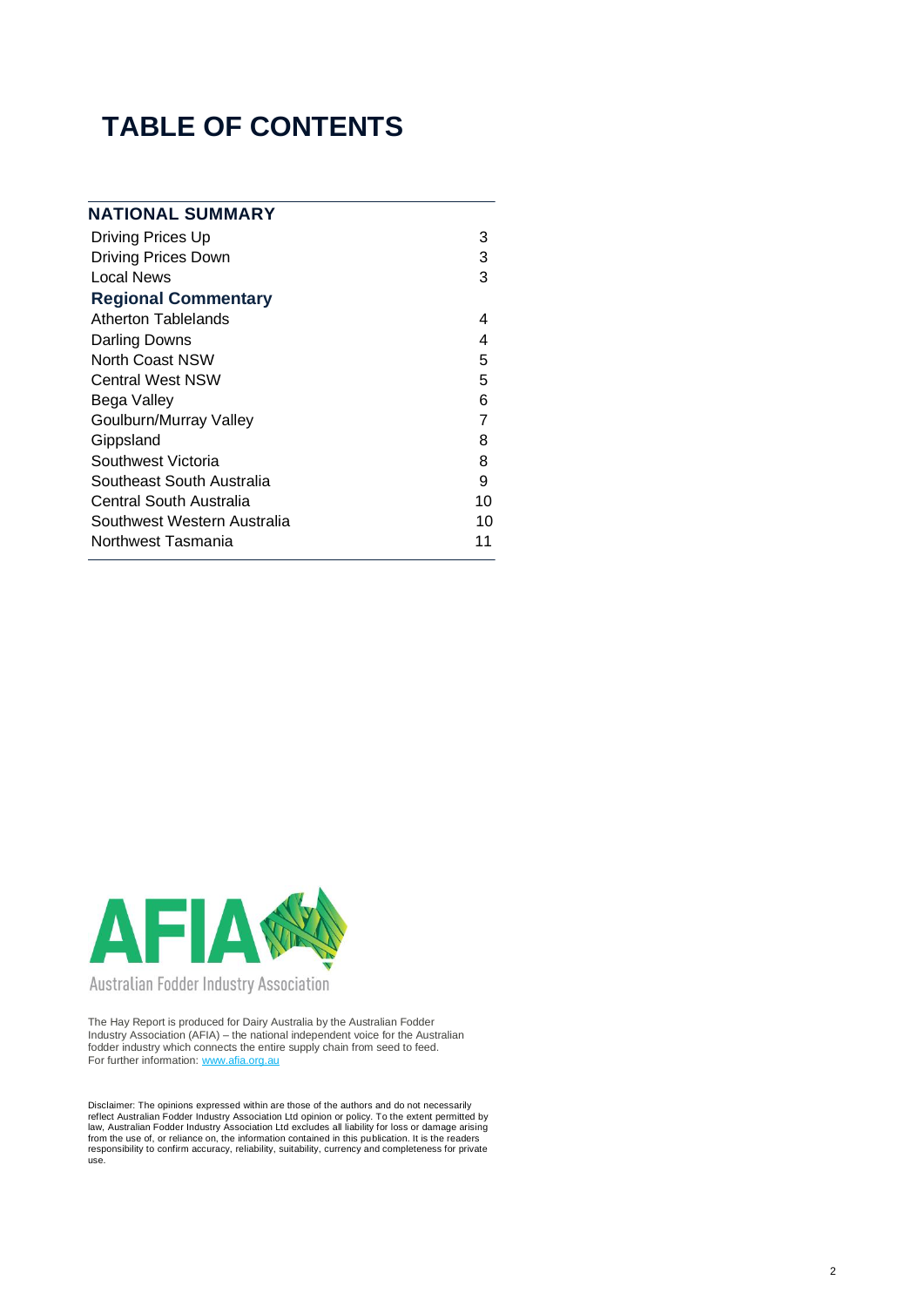# NATIONAL SUMMARY

# **Driving Prices Up**

- Good quality hay will continue to be required to support stock in areas where ongoing rain events and flooding reduced ability for pastures to recover. Sales into the area are expected to increase as Departmental emergency fodder programs are phased out. Donations are expected to taper off as hay producer's supplies tighten and they need to sell rather than donate hay to due to costs of production.
- The bureau of meteorology has reported rainfall across southern WA, much of Tasmania, Victoria and Southern NSW. The continued cold front has led to a sustained drop in temperatures across the country reducing pasture growth and increasing the need for supplementary feed to support stock.
- Current high forward contract prices for oilseeds, cereals and pulses focussed grain growers on the profitability of grain crops against hay production. Opportunistic hay production will not be seen as a price competitive cropping option, a smaller number of hectares has been sown this season.
- Input costs continue to impact cropping decisions as grain and fodder producers undertake sowing and for most producers' pasture hay will not be a priority for costly fertiliser application. This may reduce quantities of pasture hay produced and supplies available during late winter/early spring.
- Slow but steady increase in enquires to source fodder and increase on hand supplies. There has been sustained high demand for good quality cereal hay and vetch hay. However, supplies of either are now very tight.
- Lucerne prices are rising as it is being purchased to fill the protein gap. Supplies are expected to continue to tighten as the season progresses.

#### **Driving Prices Down**

- Continued confidence that rain will support pasture growth and therefore reduce the need for supplementary feed kept demand for hay and fodder at low levels during Autumn. Those farmers are only now beginning to make enquiries.
- Varied qualities of fodder remain available. Growers with lower grade hay, particularly hay stacked outside that has been weather damaged, have been actively trading.
- The quality of autumn hay was impacted by continuing rain events across most states. Rainfall has meant many crops were harvested later than usual, resulting in coarser hay of lower quality.

#### **Local News**

- The majority of grain and hay production areas have completed sowing. Dry sowing had commenced in some regions with reliance on subsoil moisture and for most areas forecast rains have now fallen supporting germination.
- There is reasonable confidence of an average production season. However, fuel costs and availability of labour to support harvest remain concerns for most grain and hay growers.
- High input costs and availability of labour are causing general concern. The lack of available labour may impact hay production in the Spring and hay movement over winter.
- Buyers are encouraged to feed test and view fodder before purchasing to be sure of the quality of the feed.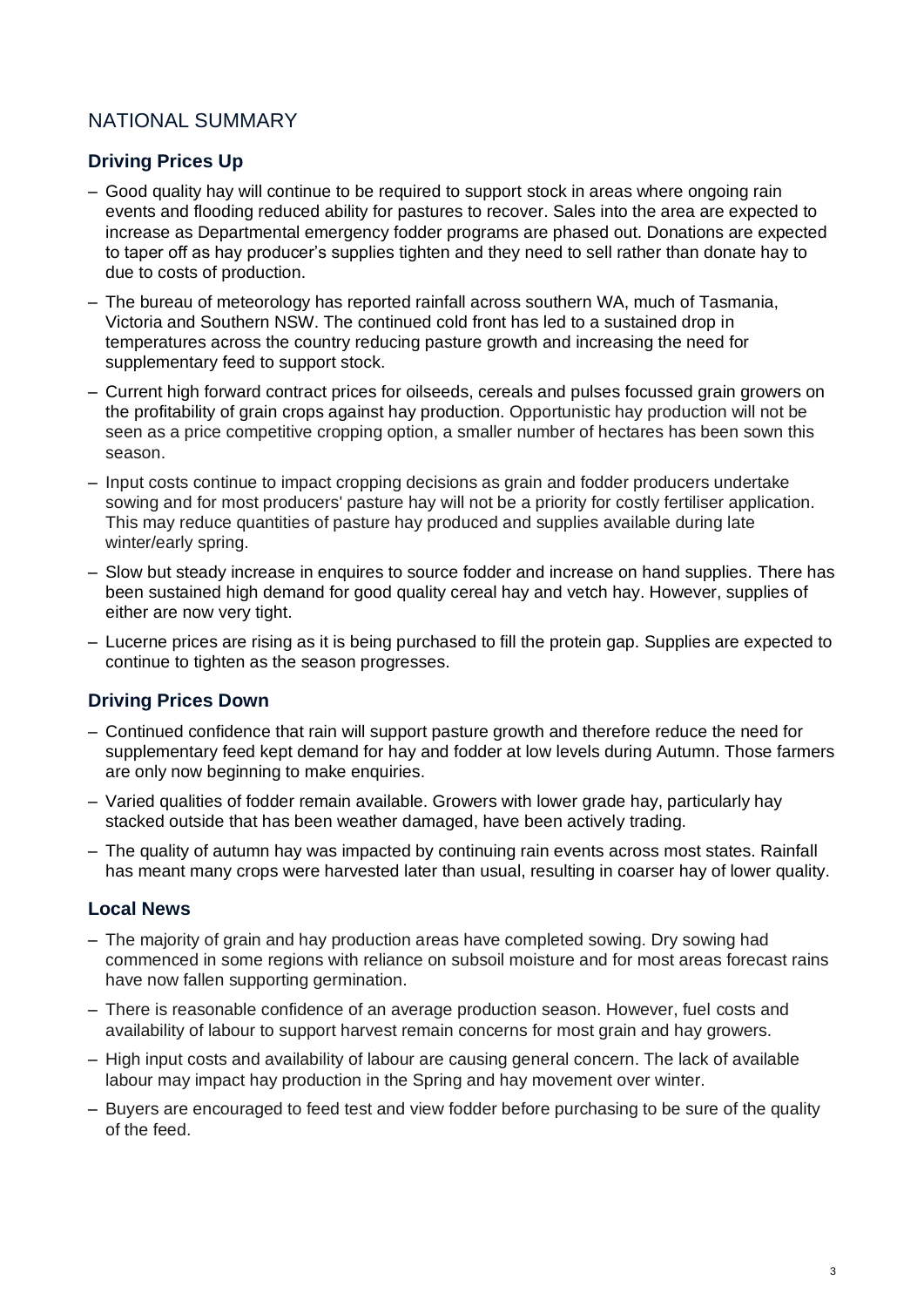# Regional Commentary

# **Atherton Tablelands**

- It is a busy time for growers with corn being harvested. Due to high moisture levels corn is being dried prior to storage. Average moisture level of between 17-18% are making drying most cost effective compared to previous years where moisture levels have been above 22%.
- Some have taken advantage of the favourable, sunny weather with the last of Rhodes pasture hay being baled. Further rainy weather has been predicted which may impact quality if stored outside.
- There has been an increase in plantings of sugar cane. Due to expectations of continued high input costs and the need for a consistent guaranteed return.
- Lack of mechanics, machinery repair costs, long delays to access new machinery, replacement parts and high input prices will deter many producers from opportunistic hay production in the coming seasons due to lack of profitable return.
- Electricity prices have increased costs of irrigation for pasture paddocks. For growers who recently harvested pasture for seed or hay, decisions are being made not to invest in fertiliser (at current prices between \$3,000 to \$4,000/acre while a drop in prices is expected but has not been passed on to producers yet) to produce a future crop of hay. Given currently low demand for hay, a most pastures will be left and used as a green manure mulch for the paddock.
- Fuel prices have risen to \$2.19/litre but expected to rise again soon when the excise is replaced.
- Slow trade and low movement of fodder. Some increase in trade is expected as winter progresses.
- No change to pricing this week.
- Pasture (Rhodes Grass) hay: +/-0 (\$300 to \$400/t). Prices remain steady.
- Please note: Hay in the Atherton Tablelands is traditionally priced at \$/bale, so it is important to check bale weights for conversion. The price range indicated is for feeds of varying quality with the price range generally indicative of quality of feed. We recommend feed testing and viewing of fodder before purchase to be sure of the quality of feed.

# **Darling Downs**

- The rains fell again across parts of the region, with falls of 25-40mms recorded. However, some areas did manage to get a few days of sunshine to dry out newly planted paddocks.
- Growers who had planted into wet conditions have curtailed the rest of the planting as the risk of germination failure is high. Additionally, there has been a substantial increase in bogged equipment and subsequent damage to paddocks and equipment adding to costs.
- More growers will focus on the summer crop with a full moisture profile. As such there is a strong indication there will be a shortfall of winter crop at harvest across the region.
- The Mungbean harvest, put on hold in some parts of the region due to the heavy rains, is almost completed. Repair work to beds and wheel tracks after harvest is now being undertaken.
- For flood relief and assessment aid visit<https://www.daf.qld.gov.au/>
- Canola graze and grain crops sown on the western part of the region are coming along well.
- Reports of an increase in feral pig numbers, with signs of damage in some drier paddocks.
- Mouse numbers are rising across the region. A ready supply of food, unplanted grain in the sheds and silos, is encouraging breeding. The paddocks are too wet to allow for much depredation. [https://grdc.com.au/resources-and-publications/resources/mouse-management.](https://grdc.com.au/resources-and-publications/resources/mouse-management)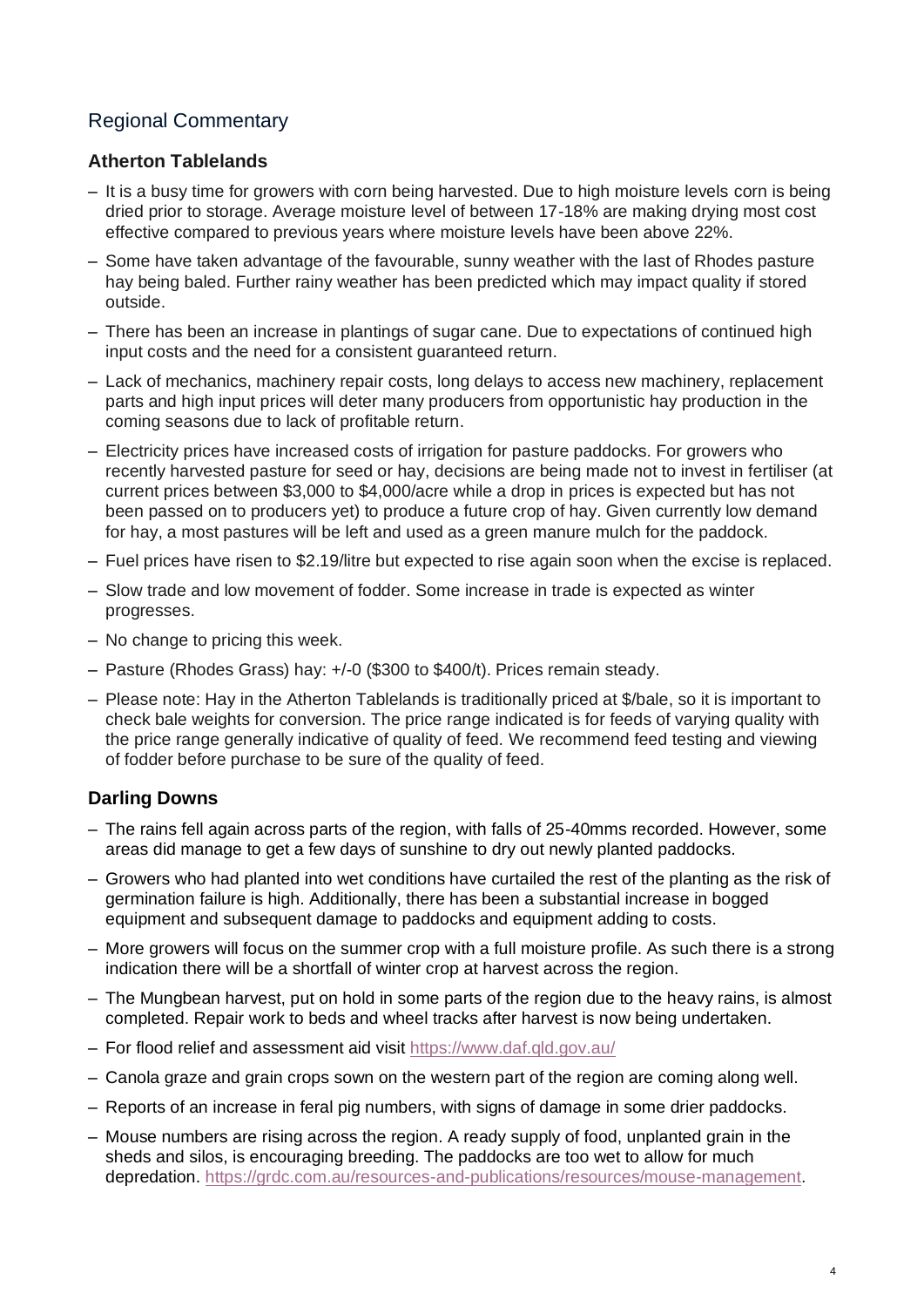- Fuel, fertiliser, chemicals and freight costs continue to be a concern for most in the region as well as a lack of contractors/labour. Supply of feed grain is restricted due to low stocks, transport and logistics.
- Sales have increased steadily this week with a demand for good quality hay across the board. Feedlots and livestock producers are sourcing at various quality levels.
- Slight change to pricing this week.
- Cereal hay: +/-0 (\$255 to \$275/t). Prices remain steady this week
- Lucerne hay: +/-0 (\$380 to \$420/t). Prices remain steady this week.
- Straw: +/-0 (\$70 to \$90/t). Prices remain steady this week.
- Pasture hay: +\$3 (\$220 to \$250/t) Prices increase this week.
- Please note: Unless stated otherwise, prices are per tonne, sourced and delivered locally. The price range indicated is for feeds of varying quality with the price range generally indicative of quality of feed. We recommend feed testing and viewing of fodder before purchase to be sure of the quality of feed.

#### **North Coast NSW**

- Continuing rain and repeated flooding hampered the ability of the region to recover. There is a need for additional support. Assessment of additional damage from the repeated flood events continues.
- When it is able to be produced locally grown fodder is being kept on farms to rebuild supplies.
- Pastures have been damaged by waterlogging, damage to soil structure and inundation with mud. Remediation activities are taking place where access is possible.
- Flood-affected farmers can call the Department of Primary Industries' emergency hotline on 1800 814 647 to request assistance from Agricultural and Animal Services for animal assessment and veterinary support, emergency fodder and, if required, euthanasia and burial. Assistance or further information can be accessed through the online portals:
- <https://www.nsw.gov.au/floods>
- <https://www.service.nsw.gov.au/floods/financial-assistance>
- Minimal fodder sales outside of some Departmental purchases for the emergency fodder drops.
- No changes to pricing this week due to ongoing storm impact recovery within the region.
- Cereal hay: +/-0 (\$200 to \$260/t). Prices bookmarked until more regular trade resumes
- Lucerne hay: +/-0 (\$380 to \$430/t). Prices bookmarked until more regular trade resumes
- Straw: +/-0 (\$100 to \$150/t). Prices bookmarked until more regular trade resumes
- Pasture hay: +/-0 (\$190 to \$220/t). Prices remain steady this week.
- Please note: Cereal hay, straw, and lucerne prices should be considered as a bookmark rather than a reflection of the local trade due to the reliance on donations and current conditions. We recommend feed testing and viewing of fodder before purchase to be sure of the quality of feed.

#### **Central West NSW**

- Light to moderate rainfall across the region this week, with falls of 15 30mm of rain recorded, however the later part of the week was mostly dry and sunny.
- Some growers are looking at closing off sowing for a winter crop and will instead focus on maintaining good soil moisture to support a summer crop.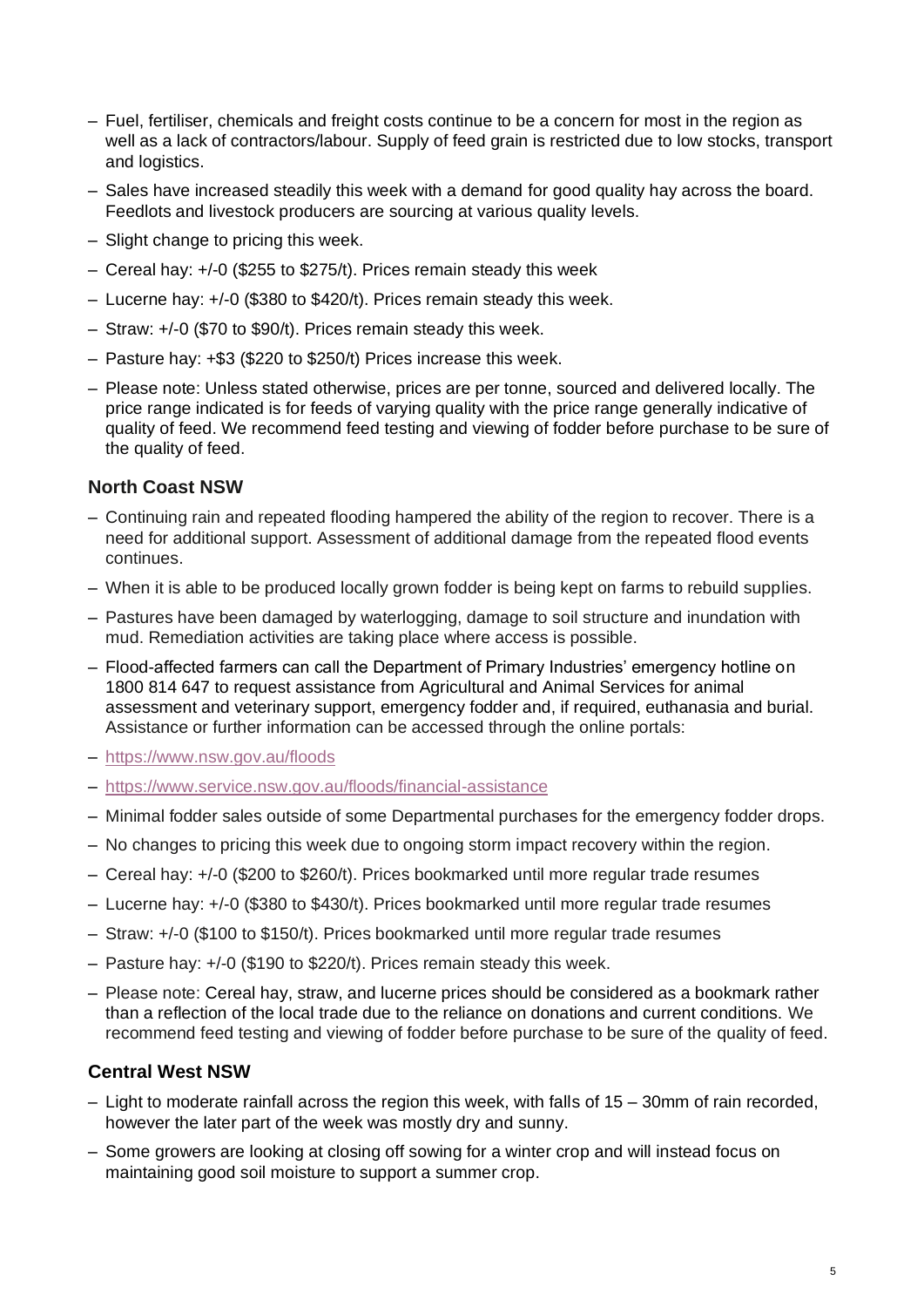- Pastures of white and red clover are coming along well with full ground cover, however the ground underneath is still too wet to safely graze sheep and will need a few more sunny days to dry out.
- The ongoing rain is now beginning cause issues on sloping country; early sown grazing crops on lower country are showing signs of stress from waterlogging.
- There is ongoing noticeable concern regarding the possibility of Foot and Mouth Disease (FMD) making it to Australia. The impact to livestock and the follow-on to growers would be substantial. Information about the Australian Vetplan and preparedness is available at [https://animalhealthaustralia.com.au](https://animalhealthaustralia.com.au/)
- Pastures around Temora have bulked up with sheep grazing on tillage radish, wheat and vetch. Whilst wheat sown into clay in the same region is struggling due to the ongoing wet conditions.
- Winter wheat has good vigour after first graze around the Wirrinya region.
- Canola crops sown in May in the Griffith area are coming up well in raised paddocks. There is evidence of saturated seed having been lost with patchy growth in lower lying fields.
- Green feed is going strong in areas without waterlogging with grazing wheat being supplemented with lucerne hay for livestock feeding*.*
- Mouse activity in and around sheds continues to be reported, with some concern unsown seed is attracting them. [https://grdc.com.au/resources-and-publications/resources/mouse](https://grdc.com.au/resources-and-publications/resources/mouse-management)[management.](https://grdc.com.au/resources-and-publications/resources/mouse-management)
- Hay enquires have increased in the last week as farmers purchase for the coming winter months. There is a scarcity of good quality hay with farmers sourcing older hay where necessary. Feedlots are also sourcing more quality product as supply of feed grain is restricted after high exported tonnage due to international market demand.
- Some change to pricing this week.
- Cereal hay: +\$8 (\$175 to \$240/t). Prices increase this week
- Lucerne hay: +/-0 (\$305 to \$355/t). Prices remain steady this week
- Straw: +/-0 (\$65 to \$80/t). Prices remain steady this week
- Pasture hay: +/-0 (\$165 to \$230/t). Prices remain steady this week
- Please note: Unless stated otherwise, prices are per tonne, sourced and delivered locally. The price range indicated is for feeds of varying quality with the price range generally indicative of quality of feed. We recommend feed testing and viewing of fodder before purchase to be sure of the quality of feed*.*

#### **Bega Valley**

- Sporadic small amounts of rain fell across the region this week, with falls of 5 -10mm of rain on average. Parts of the region are starting to dry out and are in need of additional rainfall.
- Pasture crops in the area with sufficient rain or soil moisture are doing well with the standouts for both pasture growth and feed quality being perennial rye, chicory, plantain, red and white clover.
- Green feed continues to be in reasonable supply in some areas across the region with most farmers feeding well on pastures. However, the cooler conditions are now seeing a slowdown in growth.
- With the drier conditions paddocks that were previously too wet are now being sown and fertilised with pasture crops including clover, rye and chicory.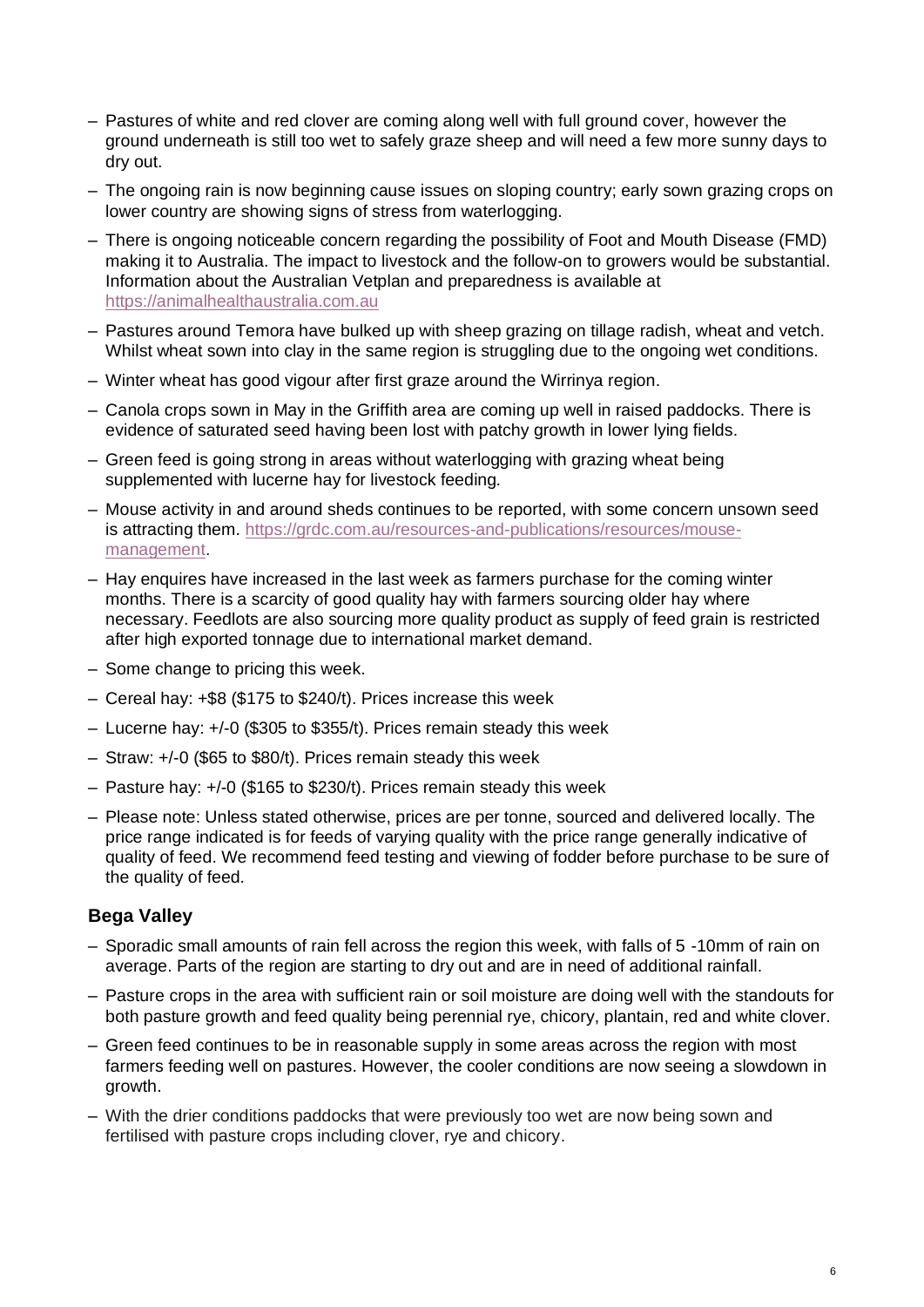- Mice activity continues to be reported in both paddocks and sheds, and the numbers are now looking to be increasing [https://grdc.com.au/resources-and-publications/resources/mouse](https://grdc.com.au/resources-and-publications/resources/mouse-management)[management.](https://grdc.com.au/resources-and-publications/resources/mouse-management)
- The prices of inputs continue to be an issue however there have been some indications that urea pricing is beginning to fall as new cargo arrives, however the ongoing rising cost of fuel remains a factor in determining whether hay crops will be profitable.
- Hay enquiries have steadied with the drier and colder days. Feedlot interest continues to be strong as they firm up the supply of secure winter feedstock. Much of the highest quality fodder is either sold or contracted so some sales are now at the lower quality end of the market.
- No change to pricing this week.
- Cereal hay: +/-0 (\$265 to \$310/t). Prices remain steady this week.
- Lucerne hay: +/-0 (\$480 to \$520/t). Prices remain steady this week.
- Straw: +/-0 (\$200 to \$220/t). Prices remain steady this week.
- Pasture hay: +/-0 (\$330 to \$360/t). Prices remain steady this week.
- Please note: Unless stated otherwise, prices are per tonne, sourced and delivered locally. The price range indicated is for feeds of varying quality with the price range generally indicative of quality of feed. We recommend feed testing and viewing of fodder before purchase to be sure of the quality of feed.

# **Goulburn/Murray Valley**

- Light rain across most of the region this week, with 10-15mm of rain for the week. However, the latter part of the week had several days of drier weather.
- Where conditions permit, silage is still being cut across the region. However, high moisture levels are a concern. Moisture levels will be monitored and managed carefully to maintain quality.
- Mice reports continue to come in, numbers are still considered to be low, but they have caused damage to newly sown and emerging crops. Monitoring is recommended and information about management is available: [https://grdc.com.au/resources-and-publications/resources/mouse](https://grdc.com.au/resources-and-publications/resources/mouse-management)[management.](https://grdc.com.au/resources-and-publications/resources/mouse-management)
- Faba beans that were broadcast sown into wet paddocks have started to come up and are showing good growth, if a little behind where they should be at this stage of the season.
- Barley sown in May is showing some good growth in the north of the region with follow up rains allowing for the seed to settle in.
- Italian ryegrass forage varieties are coming up well around Shepparton.
- Inputs costs continue to be of concern, especially fuel. There was an increase in the price of diesel this week and further price rises have been forecast. Growers are locking in contracts where they can for fertiliser and chemicals. Fuel costs will impact local delivery prices and impact hay making decisions.
- Whilst hay enquiries have steadied this week, there is a consensus that quite a bit of homegrown fodder will be required in the short to medium term. Growers in the region are looking at the dry summer 2021/22 and autumn 2022 in SA as a reason for high demand leading to a shortage of hay and are making sowing plans accordingly. There have been some reports of feed gaps for dairy farmers.
- Slight change to pricing this week
- Cereal hay: +\$3 (\$170 to \$215/t). Prices increase this week.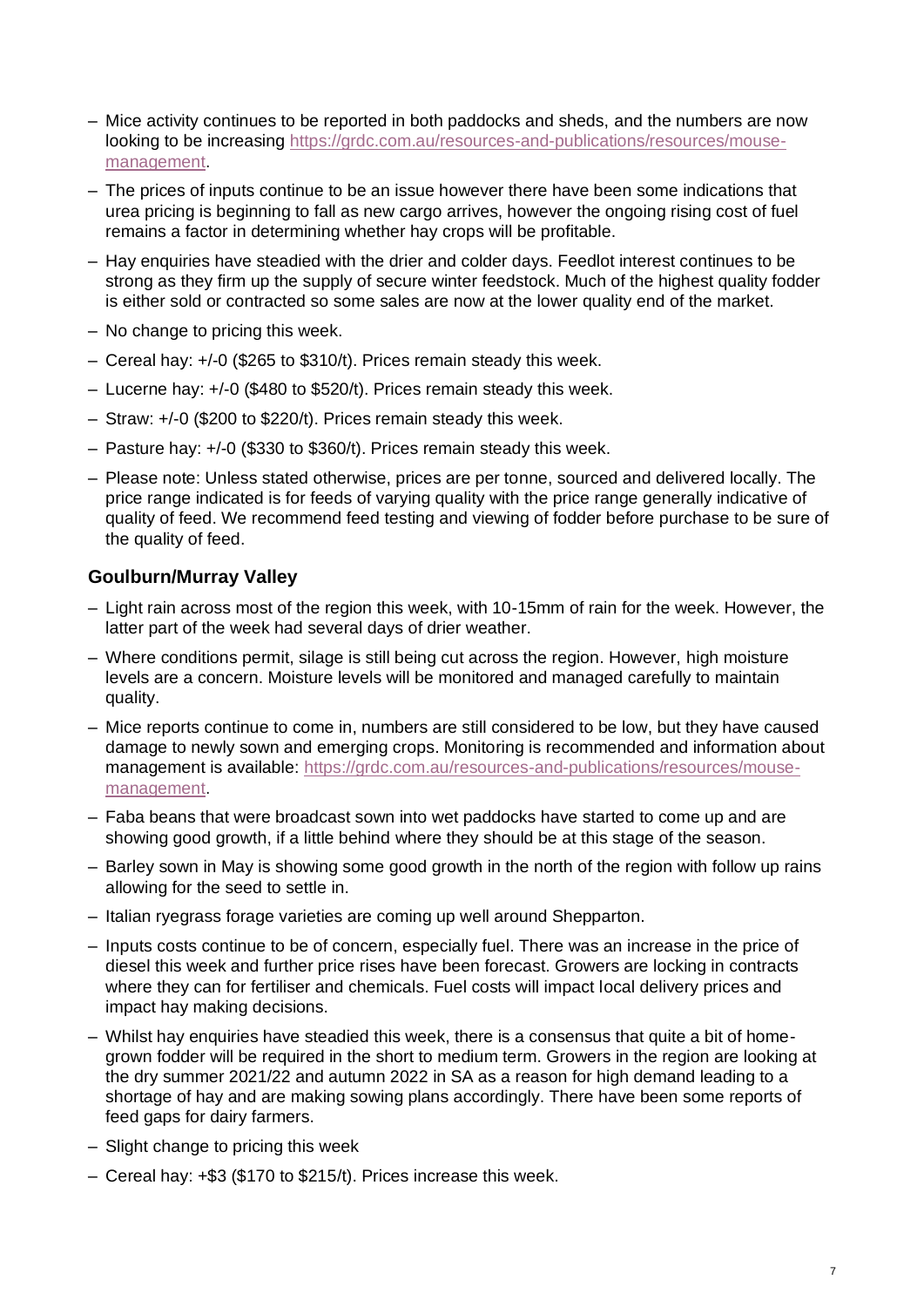- Lucerne hay: +/-0 (\$390 to \$420/t). Prices remain steady this week
- Straw: +/-0 (\$70 to \$110/t). Prices remain steady this week.
- Pasture hay: +/-0 (\$210 to \$250/t). Prices remain steady this week.
- Please note: Unless stated otherwise, prices are per tonne, sourced and delivered locally. The price range indicated is for feeds of varying quality with the price range generally indicative of quality of feed. We recommend feed testing and viewing of fodder before purchase to be sure of the quality of feed.

# **Gippsland**

- Steady consistent rainfall over the region this week with very low temperatures and some hail.
- Some concern the cold overnight temperatures could inhibit the uptake of phosphorous in sprouting pastures, conditions are being monitored to determine if application of phosphorus based foliar products will be needed. Growers are concentrating on fertilising and weed control programs now.
- The steady rainfall has seen good pasture growth with many farmers feeding from existing pastures. However, pasture growth rates are reportedly slowing with the cooler conditions.
- The chopping of corn is completed; it was a much later season and was a push at the end with wet conditions plaguing harvest. Cereal crop seeding is continuing, these are a mix of graze and grain and crops for dedicated hay production.
- Hay and silage enquiries have steadied over the last week as the weather conditions worsened and the temperatures dropped and farmers are watching the slowdown of pasture feed. Farmers continue to seek out good quality fodder to meet protein needs over the coming months.
- No change in prices this week.
- Cereal hay: +/-0 (\$200 to \$250/t). Prices remain steady this week.
- Lucerne hay: +/-0 (\$530 to \$550/t). Prices remain steady this week.
- Straw: +/-0 (\$80 to \$100/t). Prices remain steady this week.
- Pasture hay: +/-0 (\$90 to \$145/t). Prices remain steady this week.
- Please note: Unless stated otherwise, prices are per tonne, sourced and delivered locally. The price range indicated is for feeds of varying quality with the price range generally indicative of quality of feed. We recommend feed testing and viewing of fodder before purchase to be sure of the quality of feed*.*

#### **Southwest Victoria**

- Moderate rainfall this week over the region, especially along the coastal areas with falls of between 25-50mm of rain for the week and 15-25mm of rain for the rest of the region.
- The ongoing rain, whilst welcomed by some parts of the region is beginning to become a problem in those areas which already had a reasonable soil moisture profile, with new seedings becoming waterlogged and some pasture ground too wet to allow grazing. Some growers report going from less than 10% soil moisture a month ago to saturated at present.
- In the west of the region, paddocks of forage canola oversown with Italian ryegrass and balansa clover are now ready to be opened up for grazing. High yield slow maturity wheat crops sown a month ago around Streatham are up and going well in the cooler weather.
- Along the border and coastal regions the crops dry planted have taken advantage of the rains to bolster growth. Pasture growth is slowing due to colder temperatures so hay and supplementary feeding will be required.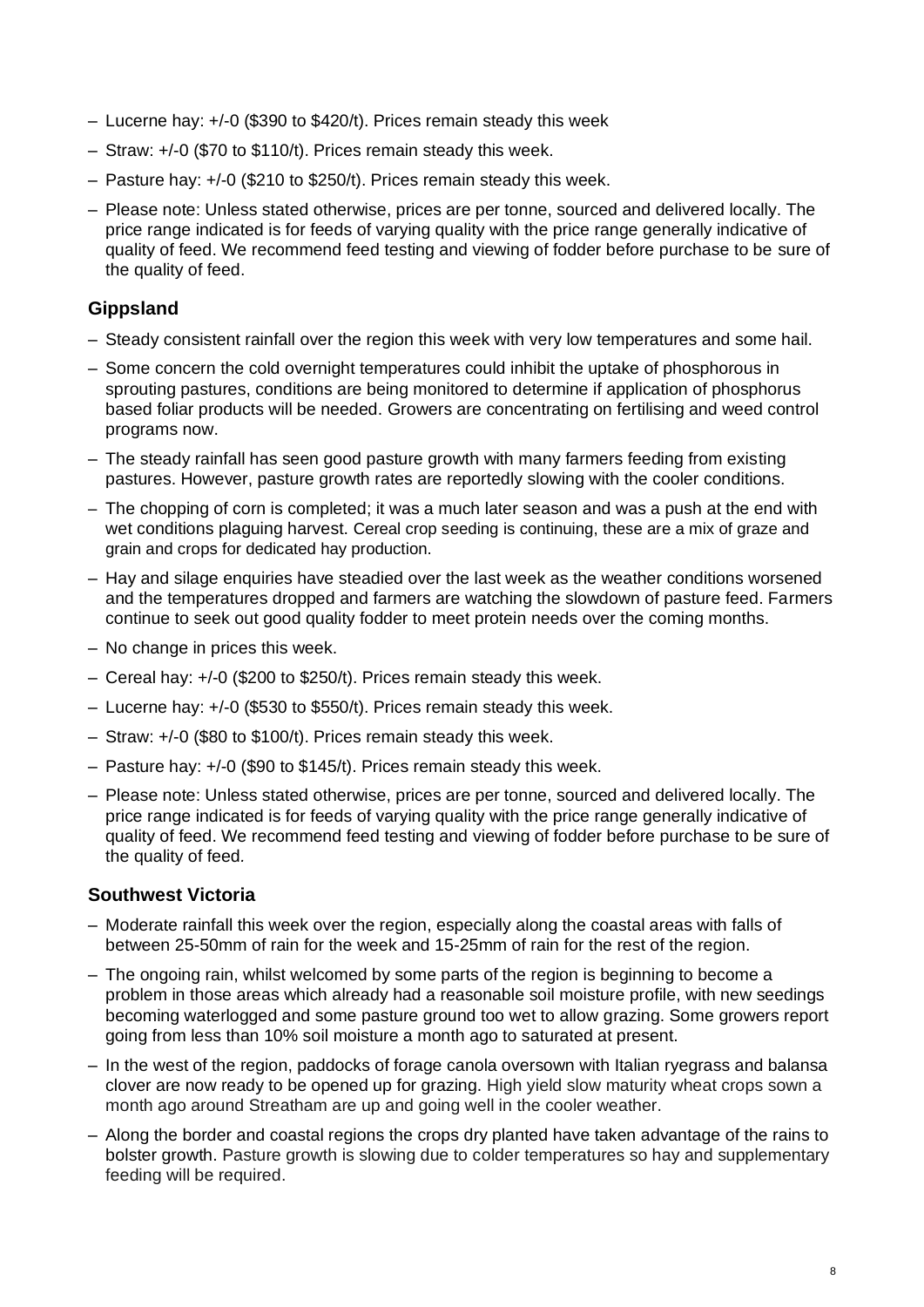- Lambing season has started in the region with some welfare concerns due to the cold conditions.
- Input costs continue to an issue for growers and farmers, with the cost of fuel being the most widely mentioned.
- Hay enquiries have steadied, with many growers still out sowing. Interest continues to come in from dairy and livestock as well as feedlots. Most high-quality fodder has been sold so parcels are now of lower priced hay, though high quality is still available with some research.
- No change to pricing this week.
- Cereal hay: +/-0 (\$180 to \$220/t). Prices remain steady this week.
- Lucerne hay: +/-0 (\$330 to \$380/t). Prices remain steady this week.
- Straw: +/-0 (\$80 to \$105/t). Prices remain steady this week.
- Pasture hay: +/-0 (\$150 to \$180/t). Prices remain steady this week.
- Please note: Unless stated otherwise, prices are per tonne, sourced and delivered locally. The price range indicated is for feeds of varying quality with the price range generally indicative of quality of feed. We recommend feed testing and viewing of fodder before purchase to be sure of the quality of feed.

#### **Southeast South Australia**

- Light, intermittent daily rainfall has been measured across most parts of the region, with some scattered heavier falls during the past week. However, the region remains behind average recorded rainfall.
- Crop and fodder growers have completed the majority of sowing schedules, come barley crops may still be planted. Monitoring for pests and diseases will now be the main activity.
- Across the region more grain has been planted due to the expectation it will be more profitable than hay. Some movement towards grazing cereal varieties confirmed as growers try to increase options, spread risk and reduce need for additional inputs during the growing season.
- Big shortfall of hay is expected this year, supply availability will become clearer in Spring. Growers with contracts in place will maintain hay production program. However, as sowing has progressed it is clear farmers have planted additional pasture rather than invest in cereal hay due to input costs.
- Hay and fodder sales have remained steady with increased enquiries from sheep producers as they are look for feed to maintain stock levels.
- Supplies of hay are very very low across the region. Most of the remaining hay is already contracted for sale so reports of shortages are expected. Prices are expected to continue to rise.
- Expect freight charges to be applied to cover additional fuel costs.
- Prices have increased due to freight costs and very tight regional supply.
- Cereal hay: +\$20 (\$220 to \$260/t). Prices have increased.
- Lucerne hay: +\$15 (\$340 to \$370/t). Prices have increased particularly for high quality.
- Straw: +/-0 (\$100 to \$120/t). Prices remain steady.
- Pasture hay: +\$5 (\$200 to \$230/t). Prices have increased
- Please note: Unless stated otherwise, prices are per tonne, sourced and delivered locally. The price range indicated is for feeds of varying quality with the price range generally indicative of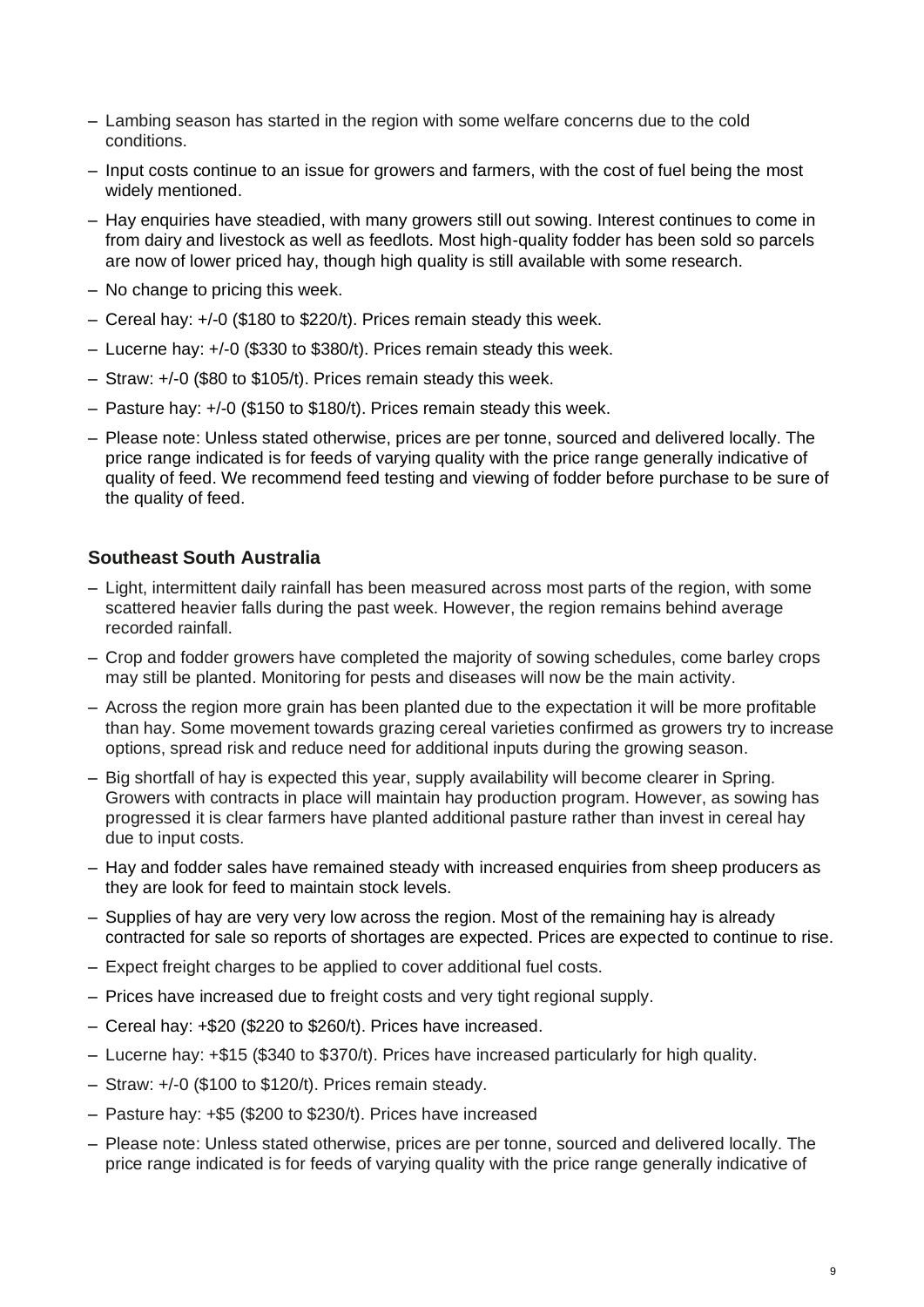quality of feed. We recommend feed testing and viewing of fodder before purchase to be sure of the quality of feed.

## **Central South Australia**

- Good rains have now fallen across most of the region after a dry start to Autumn. Some parts of the region have now received significant rainfall during the past two weeks. Many had completed sowing so the rain has provided a strong start with longer daylight hours expected to boost growth past solstice.
- The majority of seeding had been undertaken dry by many growers with estimates that 95% of the region's crops have been dry seeded. Estimates that 75% of overall crop seeding has been completed. Only grain producers in very heavy dry areas had to wait until rains to seed.
- Diesel sitting at around \$2.10 per litre for bulk deliveries on farm but prices are expected to increase again and remain going up. Fuel levies and increased prices for local deliveries are expected to remain a feature. Hay prices will need to rise to reflect the increasing costs of inputs and commodity prices for alternative crops.
- Dairy farmers making enquiries for hay to support cows during calving.
- Farmers are deciding to supplementary feed to support their ability to hold on to stock until pasture feed is available again.
- Pricing remains variable due to remaining stocks of low-quality older hay from 2-3 seasons ago.
- Supplies tightening in some areas, particularly for higher quality hay.
- No change to pricing
- $-$  Cereal hay:  $+/-$  (\$170 to \$250/t). Prices steady.
- Lucerne hay: +/-0 (\$390 to \$420/t). Prices remain steady this week for high protein hay.
- Straw: +/-0 (\$90 to \$150/t). Prices remain steady but supply is short.
- Please note: Unless stated otherwise, prices are per tonne, sourced and delivered locally. The price range indicated is for feeds of varying quality with the price range generally indicative of quality of feed. We recommend feed testing and viewing of fodder before purchase to be sure of the quality of feed.

#### **Southwest Western Australia**

- Reasonable falls of rain for winter so far which has increased confidence in the season across the central west of the central wheatbelt. Falls of around 20mm of rain during the past week.
- Pasture and crop growth has slowed due to colder temperatures so hay and supplementary feeding is expected to drive fodder enquiries.
- Increasing fuel and input prices and ongoing labour shortages remain an issue of concern. A shortage of truck drivers is exacerbating transport costs and putting limitations on sales.
- International markets are offering high prices for canola, wheat and barley. Pulse sales into India are expected to increase and ongoing world market impacts from poor crop seasons in competing grain production countries will keep a focus on grain rather than hay production across WA.
- Monitoring for mice activity remains a recommendation. Numbers are higher in paddocks where grain was left on the ground. In areas where there was rain and waste grain germinated, mice numbers appear to be lower. [https://grdc.com.au/resources-and-publications/resources/mouse](https://grdc.com.au/resources-and-publications/resources/mouse-management)[management.](https://grdc.com.au/resources-and-publications/resources/mouse-management)